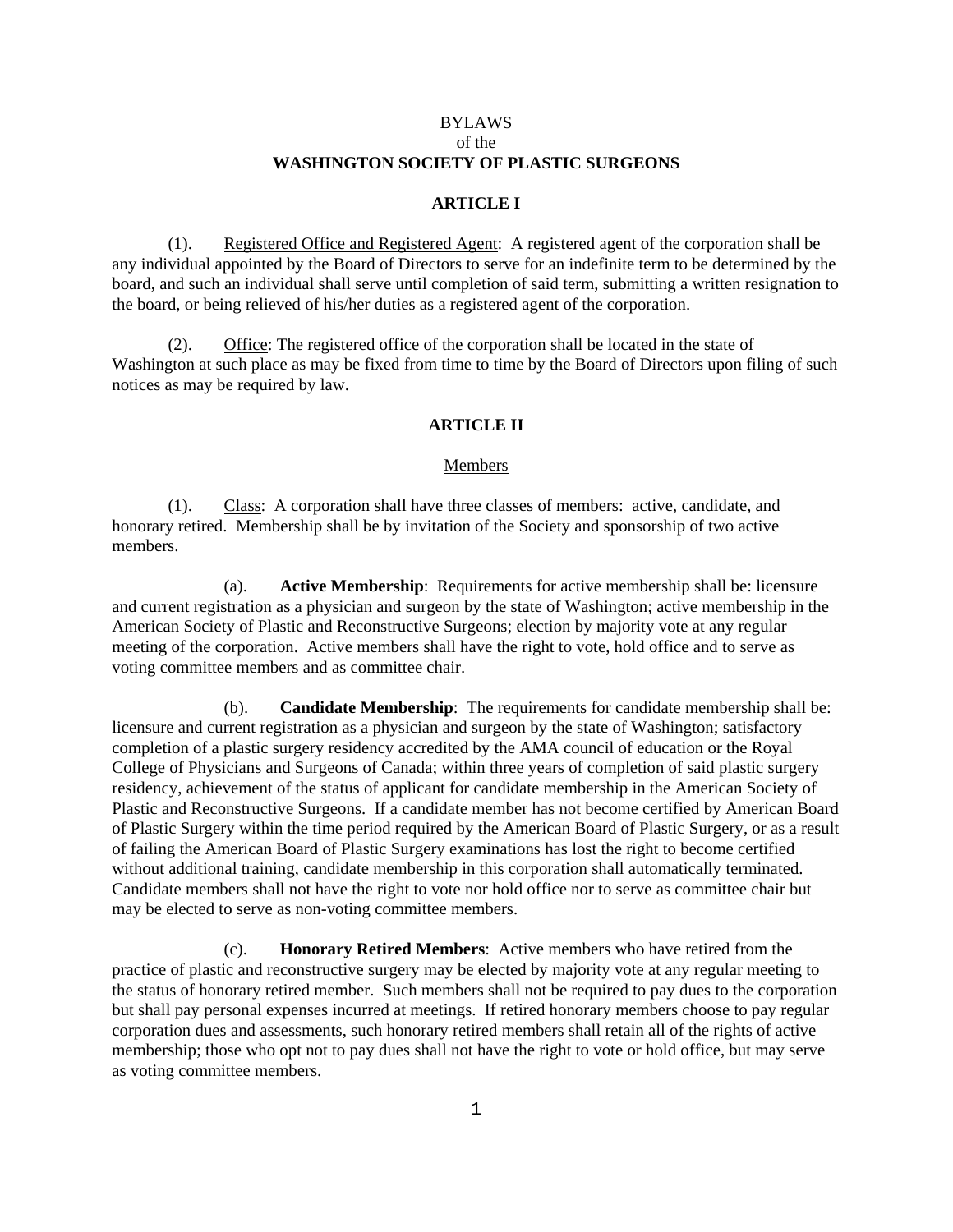(2). Disbursement: The corporation shall not make any disbursement of income to its members.

 (3). Revocation: The termination of membership for disciplinary action shall require approval by two-thirds of the active membership except that the revocation of a member's Washington State medical license shall constitute automatic termination of membership in this corporation. Suspension of an individual's Washington State medical license shall constitute a similar suspension of membership in this corporation and grounds for permanent termination of membership. Disciplinary action by the Washington State Medical Quality Assurance Commission shall constitute grounds for revocation of membership in this corporation. Disciplinary action by a county, state or national medical organization for unethical behavior or termination of hospital privileges for unethical or unprofessional behavior or substandard care shall constitute grounds for revocation of membership.

# **ARTICLE III**

### Members' Meetings

 (1). Meeting place: All meetings of the members will be at such place, either within or outside the state, as shall be determined from time to time by the president and the time and place at which any such meetings shall be held shall be stated in the notice of the meeting.

 (2). Annual meeting time: The annual meeting of the members for the transaction of such business as may properly come before the meeting shall be the final meeting of the calendar year called by the president.

 (3). Annual meeting- Order of Business. At the annual meeting of members the order of business shall be as follows:

- (a). **Calling the meeting to order.**
- (b). **Proof of notice of meeting, or filing waiver.**
- (c). **Reading of minutes of last annual meeting.**
- (d). **Reports of officers.**
- (e). **Reports of Committees.**
- (f). **Election of officers and directors.**
- (g). **Miscellaneous business.**

 (4). Special Meetings: Special meetings of the members for any purpose may be called at any time by the president or the majority of the board of directors or by petition to the board of 10% of the active membership.

 (5). Notice: A notice of the time and place of the annual meeting of members, other regular meetings, or special meetings given by delivering personally, or by mailing, a written or printed notice of the same, at least 10 days and not more than 60 days prior to the meeting a written or printed notice, stating place, day and hour of such meeting, and the purpose or purposes for which the meeting is called.

 (6). Waiver of Notice: A waiver of any notice required to be given any member signed by the person or persons entitled to such notice whether before or after the time stated therein for the meeting shall be equivalent for the giving of such notice.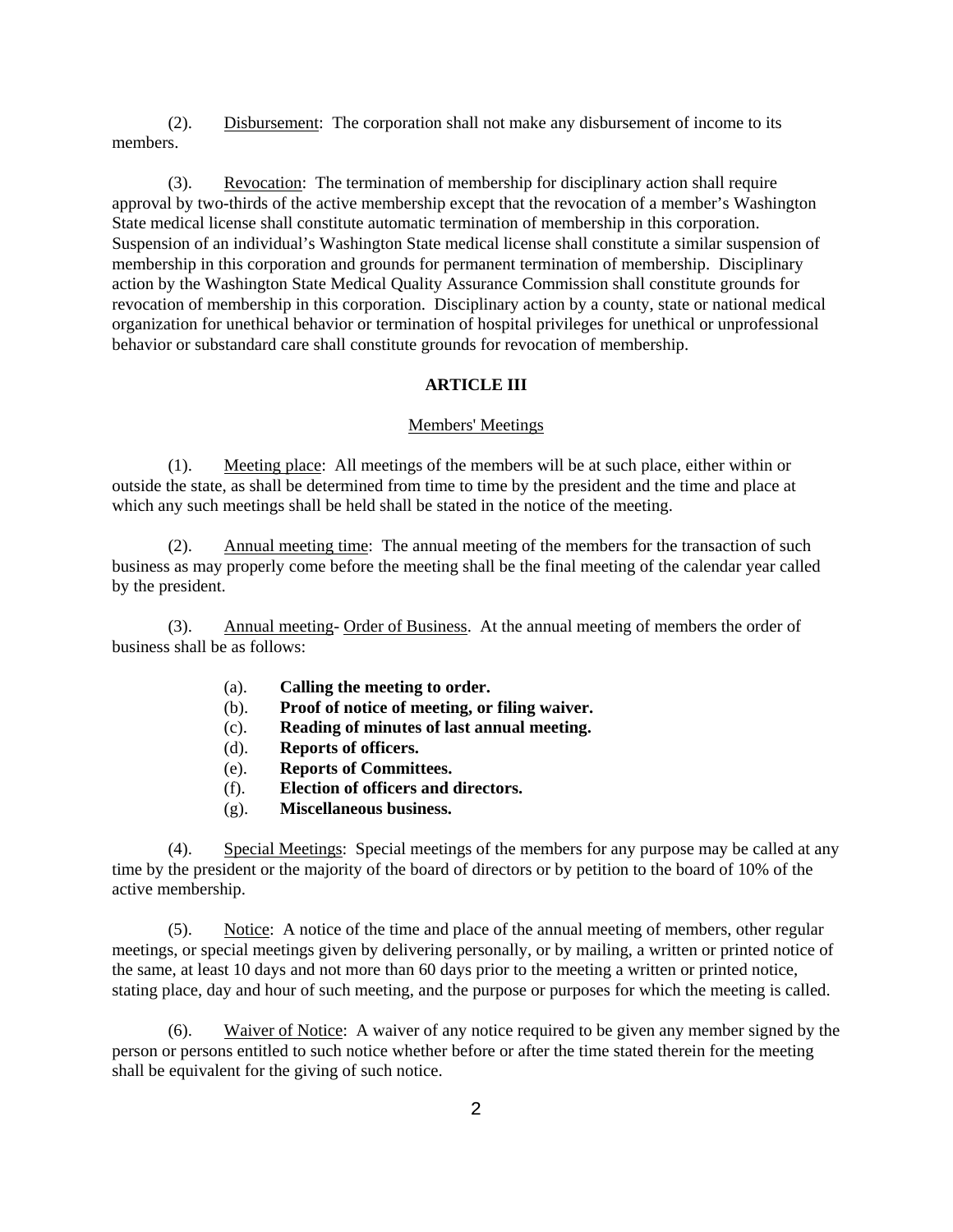# (7). Voting:

 (a). Except as may otherwise be provided in these bylaws or the corporation's Articles of Incorporation, each active members shall be entitled to one vote on each matter submitted to a vote of the membership. All issues shall be determined by majority vote unless otherwise stated in these bylaws. Any issue brought before the membership including the election of officers or other board members may be submitted to the entire membership for mail vote if so determined by majority vote of the members attending such meeting in which the issue was to be voted upon or the member elected.

 (b). At the discretion of the president or by majority vote of the active members voting at any regular or special meeting, a mail ballot of the entire membership may be required on any issue. A mail ballot shall always follow discussion and debate at a regular or special meeting. The ballot shall be accompanied by a written copy of the resolution and in issues of controversy, a statement in

favor of the resolution and a statement opposing the resolution to be prepared by members representing each position and appointed by the president. A secret ballot shall be required at the request of any one active member at any regular or special meeting.

 (8). Quorum: Accept as otherwise required by law a quorum at a regular or special meeting of the membership shall consist of 10% of the members entitled to vote.

 (9). Proxy: Proxy voting shall not be permitted, but voting by mail in which case only mail votes will be counted is permitted.

(10). Cumulative Voting: Cumulative voting shall not be permitted.

 (11). Action by Members without a Meeting: Any action required or which may be taken at a meeting of members of the Corporation may be taken without a meeting if a consent in writing, setting forth the action so taken, shall be signed by all of the members entitled to vote with respect to the subject matter thereof. Such consent shall have the same force and effect as a unanimous vote of the members.

 (12). Action of Members by Communication: Members may participate in a meeting of members by means of a conference telephone or similar c communications equipment by means of which all persons participating in the meeting can hear each other at the same time and participation by such means shall constitute presence in person at a meeting.

# **ARTICLE IV**

#### Board of Directors

 (1). Number and powers: Management of all the affairs, property, and interest of the corporation shall be vested in the Board of Directors consisting of the officers of the corporation, most recent living past president, and a member-at-large. In the event that none of the current officers or past president practice in a location determined by the board to represent Eastern Washington, the member-atlarge shall be a member practicing in the Eastern Washington geographic area. Members of the board shall be elected for a term of one years and shall hold office until the next annual election or until successors are elected and qualified. In addition to the powers and authorities by these bylaws and the Articles of Incorporation expressly conferred upon it, the Board of Directors may exercise, in good faith, all such powers of the corporation and with such care, including reasonable inquiry as an ordinary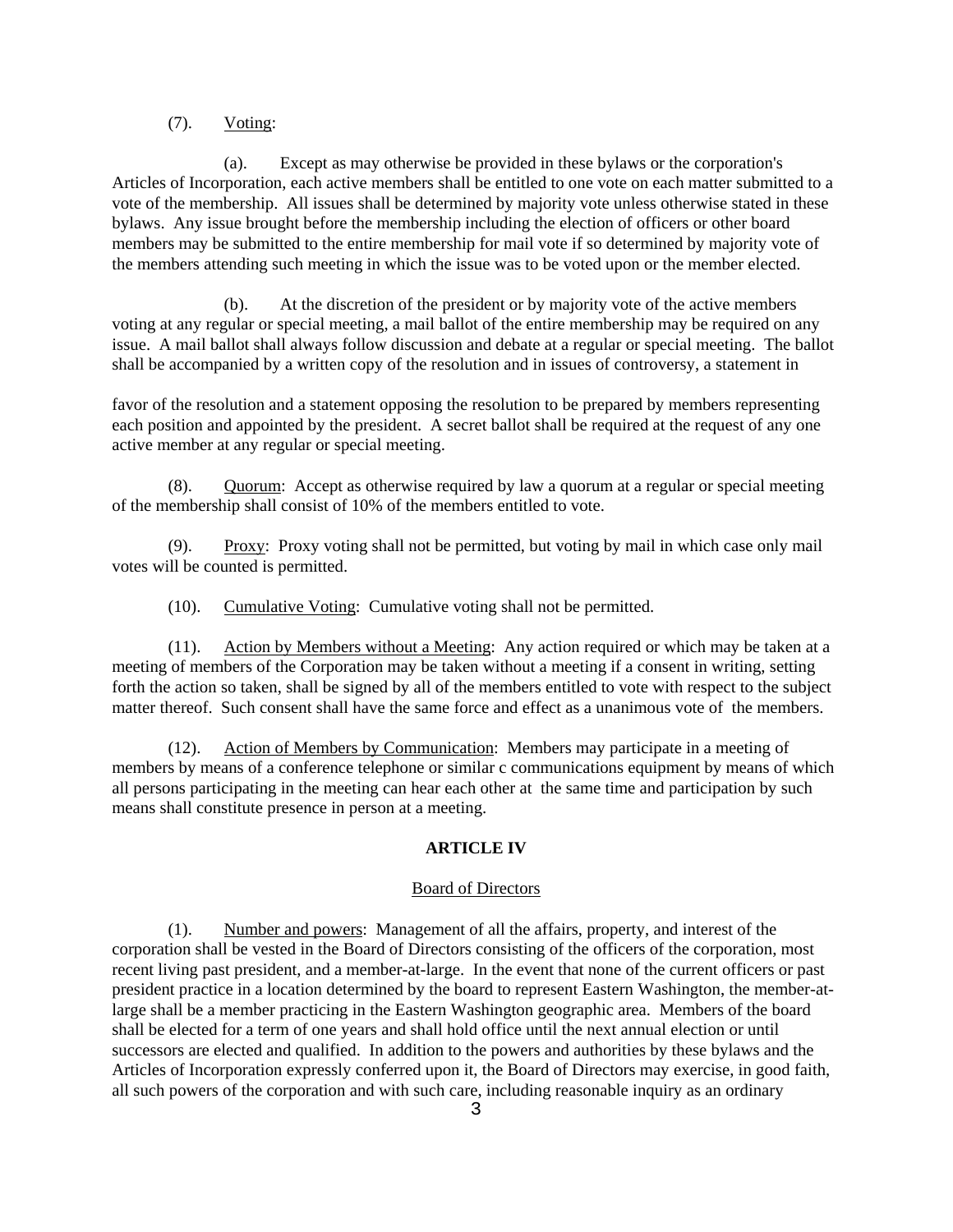prudent person in a like position would use under similar circumstances, and do all such lawful acts as are not by statute or by the Articles of Incorporation or by these bylaws directed or required to be exercised or done by the members.

 (2). Change of number: The number of directors may at any time be increased or decreased by an amendment of these bylaws, but no decrease shall have the effect of shortening the term of an incumbent director.

 (3). Vacancies: All vacancies of the board of directors whether caused by resignation, death or otherwise, may be filled by majority vote of the remaining directors. A director elected to fill any vacancy shall hold office for the unexpired term of his/her predecessor or until his successor is elected and qualified.

 (4). Additional Members of the Board of Directors: Any active member of the corporation or non-member of the corporation may be appointed member of the board of directors by unanimous vote of the board. Additional members shall not have the right to vote.

 (5). Removal of Directors: Any director, including officers, may be removed without cause by two-thirds votes of the Society's members having voting rights represented in person at a regular or special meeting of the members at which a quorum is present or by majority vote of the members having voting rights by mail vote.

 (a). Whenever the members of any class are entitled to elect one or more directors by the provisions of the Articles of Incorporation, the provisions of this section shall apply in respect to the removal of the director or directors so elected to the vote of the members of that class and not to the vote of the members as a whole.

 (6). Regular Meetings: Regular meetings of the Board of Directors, or any committee designated by the Board of Directors, may be held with or without notice to the general membership at such place or places determined by the president in the case of the board of directors or by the chair of the committee in the event of committee meetings. The annual meeting of the board of directors shall be held without notice immediately prior to the annual meeting of the members.

 (7). Special Meetings: Special meetings of the Board of Directors or any committee designated by the board of directors may be called at any time by the president or upon written request by two or more directors, to be held at a place designated by the president or the members of the board of directors who are calling the meeting.

 (8). Notice: Notice of all special meetings of the board of directors stating the date, time and place thereof shall be given 10 days prior to the date of the meeting. Such notice need not specify the business to be transacted or the purpose of the meeting.

 (9). Quorum: A majority of the voting board of directors shall be necessary and sufficient at all meetings to constitute a quorum for the transaction of business. The act of a majority of the directors present in a meeting at which the quorum is present shall be the act of the board of directors unless the act of a greater number is required by these bylaw.

(10). Waiver of Notice: Attendance of a director or a committee member at a meeting shall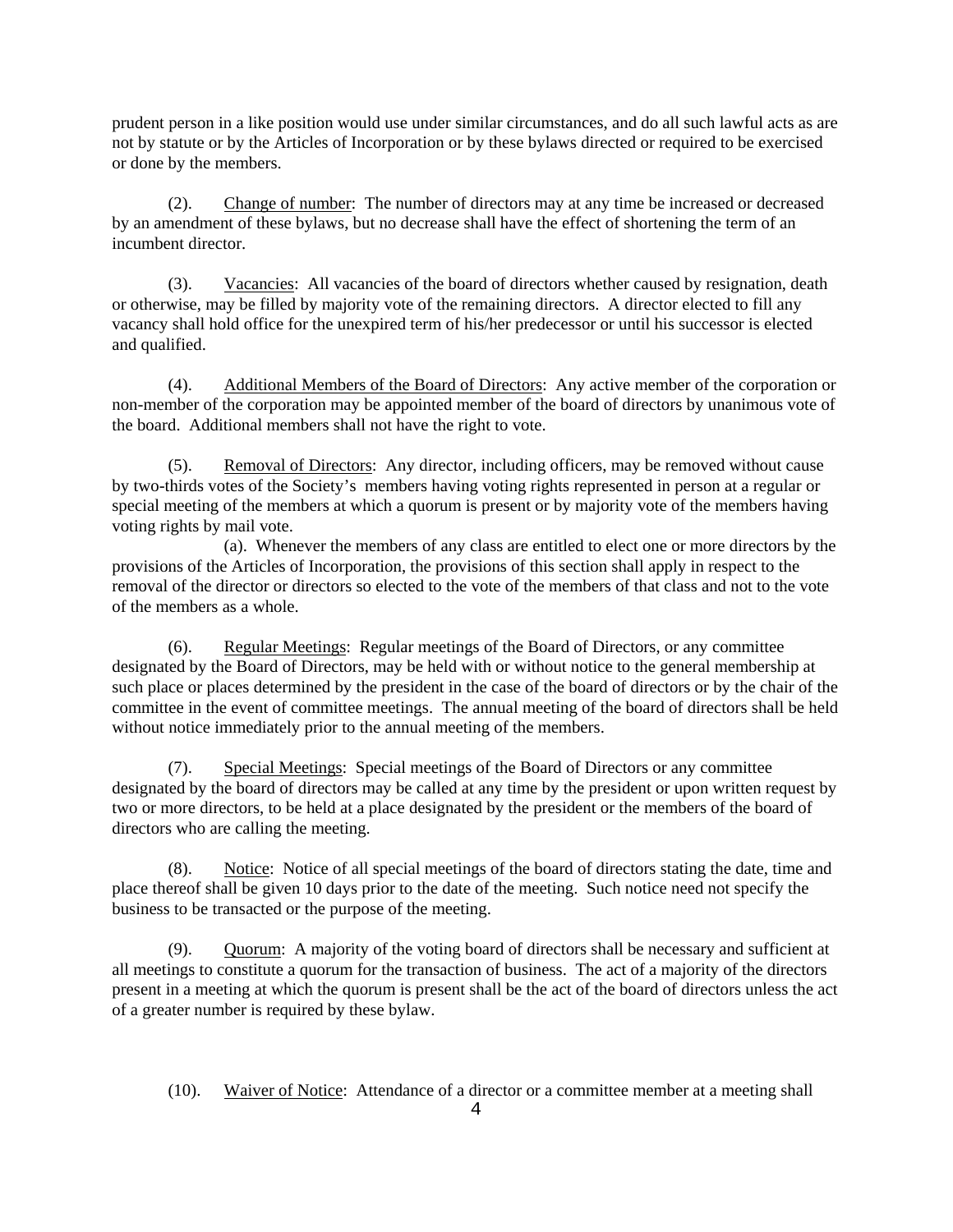constitute a waiver of notice of such meeting except where a director or committee member attends for the express purpose of objecting to the transaction of any business because the meeting is not lawfully called or convened. A waiver of notice signed by the director or directors whether before or after the time stated for the meeting shall be equivalent to the giving of notice.

 (11). Registering Dissent: A director who is present at a meeting of the board of directors at which an action on a corporate matter is taken shall be presumed to have assented to such action unless his dissent shall be entered in the minutes of the meeting, unless he shall file his written dissent to such action with a person acting as a secretary of the meeting or before the adjournment thereof or shall forward such dissent by registered mail to the secretary of the corporation immediately after the adjournment of the meeting. Such right to dissent shall not apply to a director who voted in favor of such action.

 (12). Enumeration: No stated salary shall be paid to directors as such for their service but by resolution of the membership by two-thirds vote at a regular or special meeting or a majority vote by mail vote of the entire membership entitled to vote. The board may be allowed to reimburse board member travel expenses to Board meetings for members required to travel in excessive distance to be determined by the board. The reimbursement of any member of expenses shall be reported to the membership at the next regular meeting and recorded in the minutes thereof.

(13). Loans: The corporation shall not loan money or credit to its directors.

 (14). Disbursement: The corporation shall not make any disbursement of income to any director.

 (15). Actions by a Director without a Meeting: Any action required or which may be taken at a meeting of the directors may be taken without a meeting if they consent in writing setting forth the actions so to be taken shall be signed before such action by all of the directors. Such consent shall have the same effect as a unanimous vote.

 (16). Action of Directors by Communication: Directors may participate in a meeting of directors by means of a conference telephone or similar communications equipment by means of which all persons participating in the meeting can hear each other at the same time and participation by such means shall constitute presence in person at a meeting. The participation in such a meeting must be by unanimous participation of the directors.

 (17). Committees: The Board of Directors, by resolution adopted by a majority of the directors in office, may designate and appoint one or more committees, each of which shall consist of two or more directors, which committees, to the extent provided in such resolution, shall have and exercise the authority of the Board of Directors in the management of the Corporation: provide that no such committee shall have the authority of the membership in reference to amending, altering or repealing the bylaws; electing, appointing or removing any member of any such committee or any director or officer of the Corporation; amending the Articles of Incorporation; adopting a plan of merger or adopting a plan of consolidation with another corporation; authorizing the sale, lease or exchange of all or substantially all of the property and assets of the Corporation not in the ordinary course of business; authorizing the voluntary dissolution of the Corporation or revoking proceedings therefor; adopting a plan for distribution of the assets of the Corporation; or amending, altering or repealing any resolution or the Board of Directors which by its terms provides that it shall not be amended, altered or repealed by such committee. The designation and appointment of any such committee ad the delegation thereto of authority shall not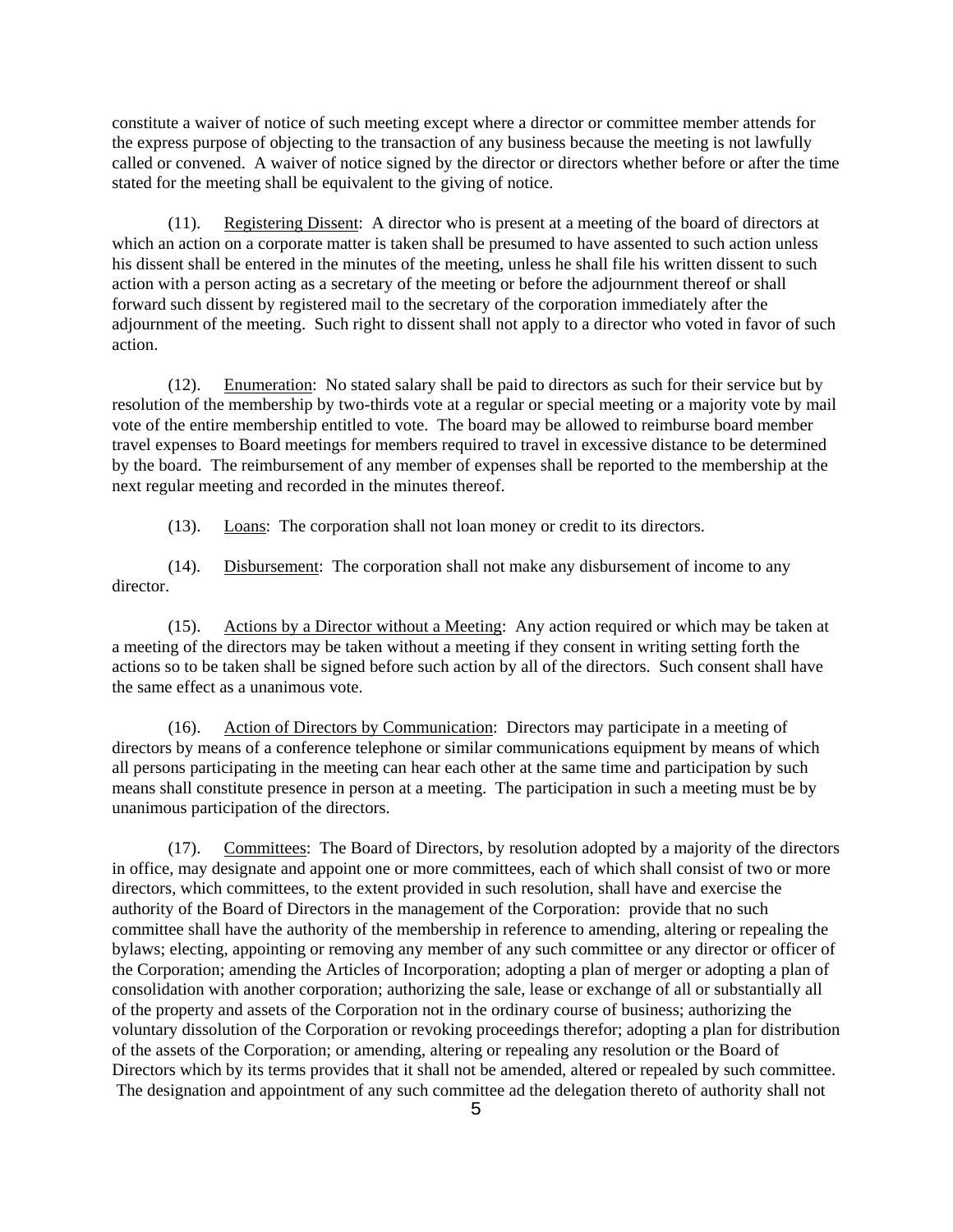operate to relieve the Board of Directors, or any individual director or any responsibility imposed upon it or him by law.

 (18). Audit of the Society's financial records: The Board of Directors shall arrange for an independent outside audit of the Society's financial records annually.

# **ARTICLE V**

# **Officers**

 (1). Designations: The officers of the corporation shall consist of a president, a vicepresident, a secretary and a treasurer.

 (2). Appointment Term of Office: The officers of a corporation shall be elected annually by the members at the annual meeting of the membership. Each officer shall hold office until his successor shall have been elected and qualified or until such officers' resignation or removal. The term of appointment shall begin on January 1, following the annual meeting at which the officer or board member was elected.

(3). Powers and Duties:

 (a). **The President**: The president of the corporation, subject to the direction and control of the board of directors and the general membership, shall have general control and management of the business affairs and policies of the corporation. The president shall act as a liaison from and as spokesman for the board of directors. The president shall participate in the long-range planning for the corporation and shall be available to the other officers of the corporation for consultation. The president shall possess powers to sign all certificates, contracts and other instruments of the corporation. The president shall preside at all meetings of the board and of the general membership. The president shall perform all other such duties as are incident to the office of president or are properly required by the board of directors.

 (b). **The Vice-President**: During the absence or disability of the president, the vicepresident shall exercise all the functions of the president.

 (c). **Secretary-Treasurer**. The secretary-treasurer shall keep minutes of all meetings, shall have charge of the corporation's books and shall make such reports and perform such other duties as are incident to the office or are properly required by the board of directors, including maintaining a list of the current active, candidate and honorary retired membership and at the annual reporting upon the current status of candidate members as to their qualifications for active membership. The secretary-treasurer shall have custody of all moneys and securities of the corporation, and shall keep regular books of account; disburse the funds of the corporation and payment of the just demands against the corporation or as may be ordered by the board of directors, taking proper vouchers or receipts for such disbursements and shall render the board of directors from time to time as may be required an account of all transactions as treasurer and of the financial condition of the corporation and shall perform such other duties incident or are properly required by the board of directors.

(4). Standard of Conduct for Officers: An officer with discretionary authority shall discharge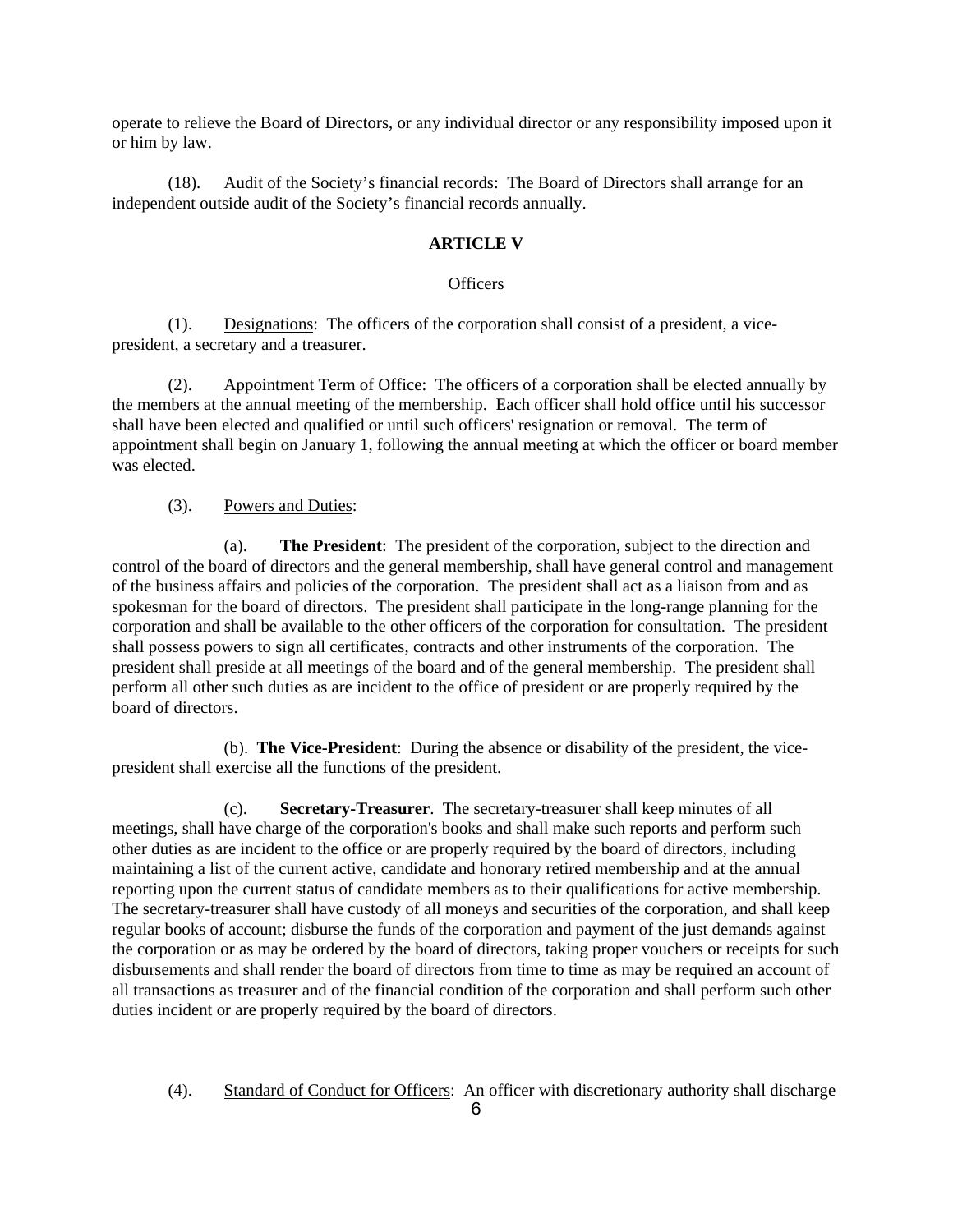such officer's duties under that authority in good faith with the care an ordinary prudent person in a like position would exercise under similar circumstances; and in a manner the officer reasonably believes to be in the best interest of the corporation.

 (5). Delegation: In the case of absence or inability to act of any officer of the corporation and of any person herein authorized to act in such officer's place, the board of directors may, from time to time, delegate the powers or duties of such officer to any other officer or any director or other person whom, it may in its sole discretion select.

 (6). Vacancies: Vacancies in any office arising from any cause may be filled by the board of directors at any regular or special meeting of the board.

 (7). Other officers: The active membership may elect other officers and agents as it shall be necessary or expedient. They shall hold their offices until such term and shall exercise such powers and perform such duties as shall be determined by the membership.

 (8). Resignation: An officer or other board member may resign at any time by delivering notice of the corporation. Such notice shall be effective when delivered, unless the notice specifies a later effective date. Any such resignation shall not affect the corporation's contract rights, if any, with the officer.

(9). Removal: Any officer or other member of the board of directors may be removed at any time with or without cause by affirmative vote of majority of the whole active membership or by twothirds votes of those attending a special meeting called for that specific purpose, appropriate notice having been given as required in the bylaws, that such removal shall be without prejudice to the contract rights, if any, of the person so removed.

 (10). Salaries and Contract Rights: The salaries of any of the officers shall be fixed from time to time by approval of a majority vote of the entire membership or a two-thirds vote of the active members voting at any regular or special meeting held for that purpose. The election of an officer or other board member shall not of itself create contract rights.

 (11). Bonds: The Board of Directors may, by resolution, require any and all of the officers to give bonds to the corporation with sufficient surety or sureties conditioned for the faithful performance of the duties of their respective offices and to comply with such other conditions as made from time to time be required by the board of directors. Any costs incurred shall be paid by the corporation.

# **ARTICLE VI**

(1). Standing Committee: The standing committees shall be:

 (a). **Nominating Committee**: The Nominating Committee shall consist of at least three (3) active members elected from those individuals nominated from the floor at the penultimate business meeting of each calendar year. The President shall not appoint or nominate members to this Committee nor serve as a member. The Committee shall present its report of nominations from the floor shall be permitted. Elections of officers shall be by majority vote. The Chairman of the Committee shall be elected by the Committee members.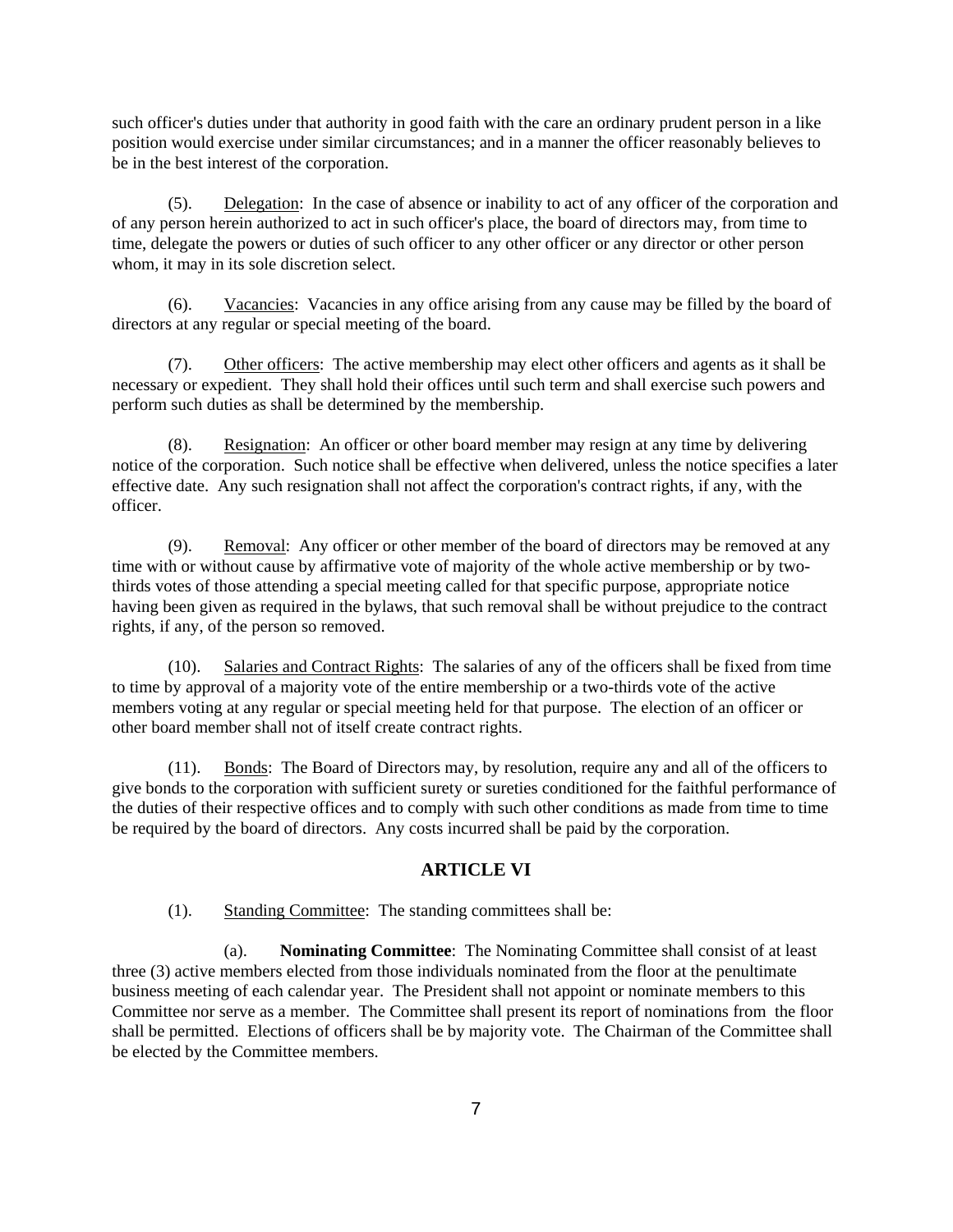(b). **Bylaws Committee**: The Bylaws Committee shall consist of a Chairman appointed by the President and two or more members appointed by the committee Chairman. The Committee shall meet and report annually and as required to amend or revise the bylaws and rules and regulations of the Society. The Chairman of the Bylaws Committee or, in the Chairman's absence, another Bylaws Committee members, shall serve as Parliamentarian during the business meetings to assist the President or any other individual acting as the business meeting chairman, in issues regarding parliamentary procedures.

# **ARTICLE VII**

### Depositories

 The moneys of the Corporation shall be deposited in the name of the Corporation in such bank or banks, trust company or trust companies as the Board of Directors shall designate, and shall be drawn out only by check or other order for payment of money signed by such persons and in such manner as may be determined by resolution of the Board of Directors.

#### **ARTICLE VIII**

#### Notices

 Except as may otherwise be required by law, any notice to any member or director may be delivered personally or by mail. If mailed, the notice shall be deemed to have been delivered when mailed to the member or director at his or her last known address in the records of the Corporation, with postage thereon prepaid.

### **ARTICLE XI**

### Indemnification of Officers and Directors

(1). Definitions: For purposes of this Article:

 (a). "Corporation" includes any domestic or foreign predecessor entity of the Corporation in a merger or other transaction in which the predecessor's existence ceased upon consummation of the transaction.

 (b). "Director" means an individual who is or was a director of the Corporation or an individual who, while a director of the Corporation, is or was serving at the Corporation's request as a director, or officer, partner, trustee, partnership, joint venture, trust, employee benefit plan, or other enterprise. A director is considered to be serving an employee benefit plan at the Corporation's request it the director's duties to the Corporation also impose duties on, or otherwise involve services by, the director to the plan or to participants in or beneficiaries of the plan. "Director" includes, unless the context requires otherwise, the estates or personal representative of a director.

- (c). "Expenses" include counsel fees.
- (d). "Liability" means the obligation to pay judgment, settlement, penalty, fine,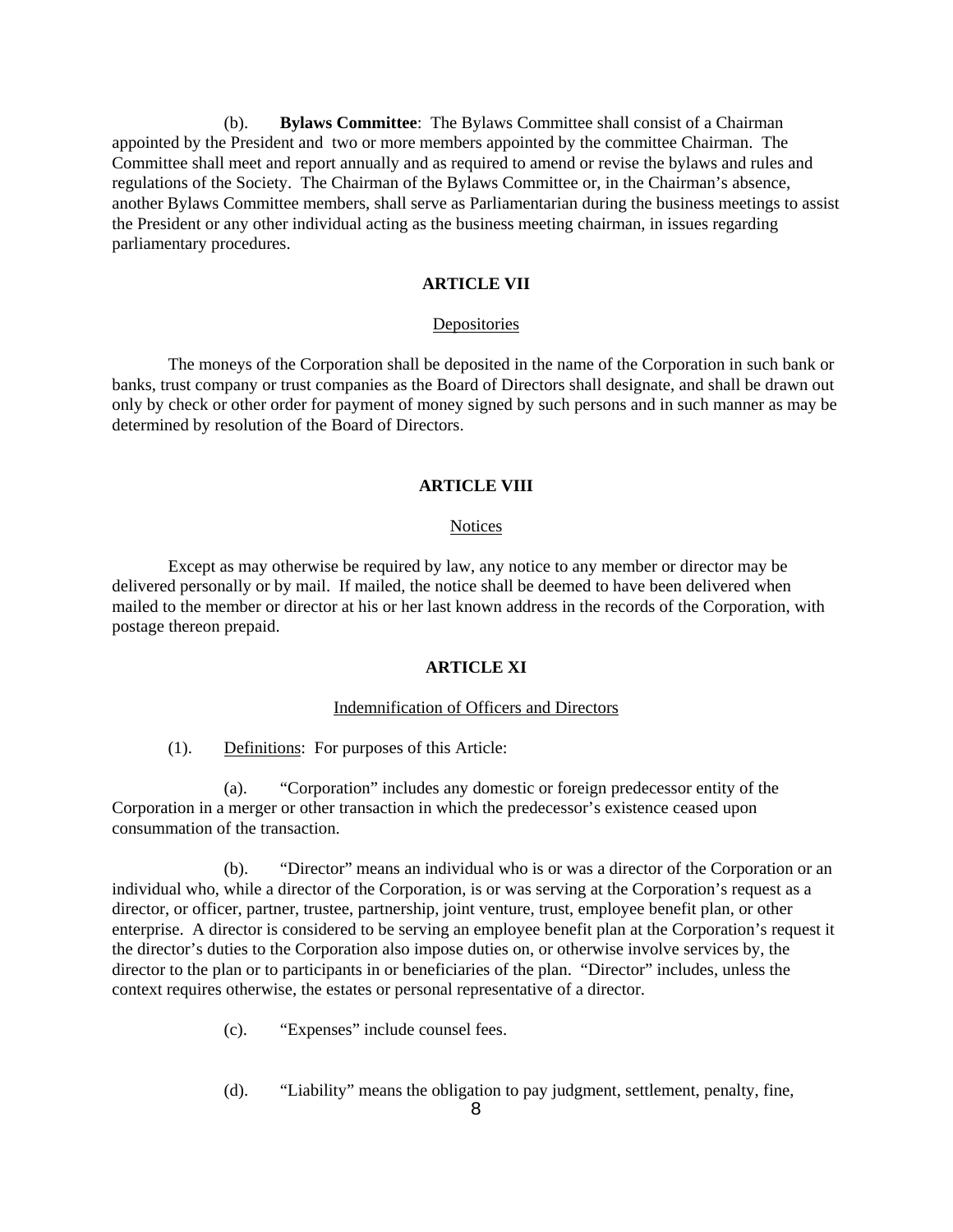including an excise tax assessed with respect to an employee benefit plan, or reasonable expenses incurred with respect to a proceeding.

 (e). "Official capacity" means: (I) When used with respect to a director, the office of directors in the Corporation; and (ii) when used with respect to an individual other than a director, as contemplated in Section 6 and 7 of this Article XI, the office in the Corporation held by the officer or the employee or agency relationship undertaken by the employee or agent on behalf of the Corporation. "Official capacity" does not include service for any other foreign or domestic Corporation or any partnership, joint venture, trust, employee benefit plan, or other enterprise.

 (f). "Party" includes an individual who was, is, or is threatened to be made a named defendant or respondent in a proceeding.

 (g). "Proceedings" means any threatened, pending, or completed action, suit, or proceeding, whether civil , criminal, administrative or investigative and whether formal or informal.

# (2). Right to Indemnification:

 (a). The Corporation shall indemnify any person who was or is a party to any proceeding, whether or not brought by or in the right of the Corporation, by reason or the fact that such person is or was a director of the Corporation, against all reasonable expenses incurred by the director in connection with the proceeding.

 (b). Except as provided in subsection (e) of this Section 2, the Corporation shall indemnify an individual made a party to a proceeding because the individual is or was a director against liability incurred in the proceeding if:

- (i). The individual acted in good faith; and
- (ii). The individual reasonably believed:

 (A). In the case of conduct in the individual's office capacity with the Corporation, that the individual's conduct was in the Corporation's best interests; and

 (B). In all other cases, that the individual's conduct was at least not opposed to the Corporation's best interests; and

 (iii). In the case of any criminal proceeding, the individual has not reasonable cause to believe the individuals conduct was unlawful.

 (c). The termination of a proceeding by judgment, order, settlement, conviction, or upon a plea of nolo contendere or its equivalent is not, of itself, determinative that the director did not meet the standard of conduct described in this Section.

(d). The Corporation shall not indemnify a director under this Section2:

 (i). In connection with a proceeding by or in the right of the Corporation in which the director was adjudged liable to the Corporation; or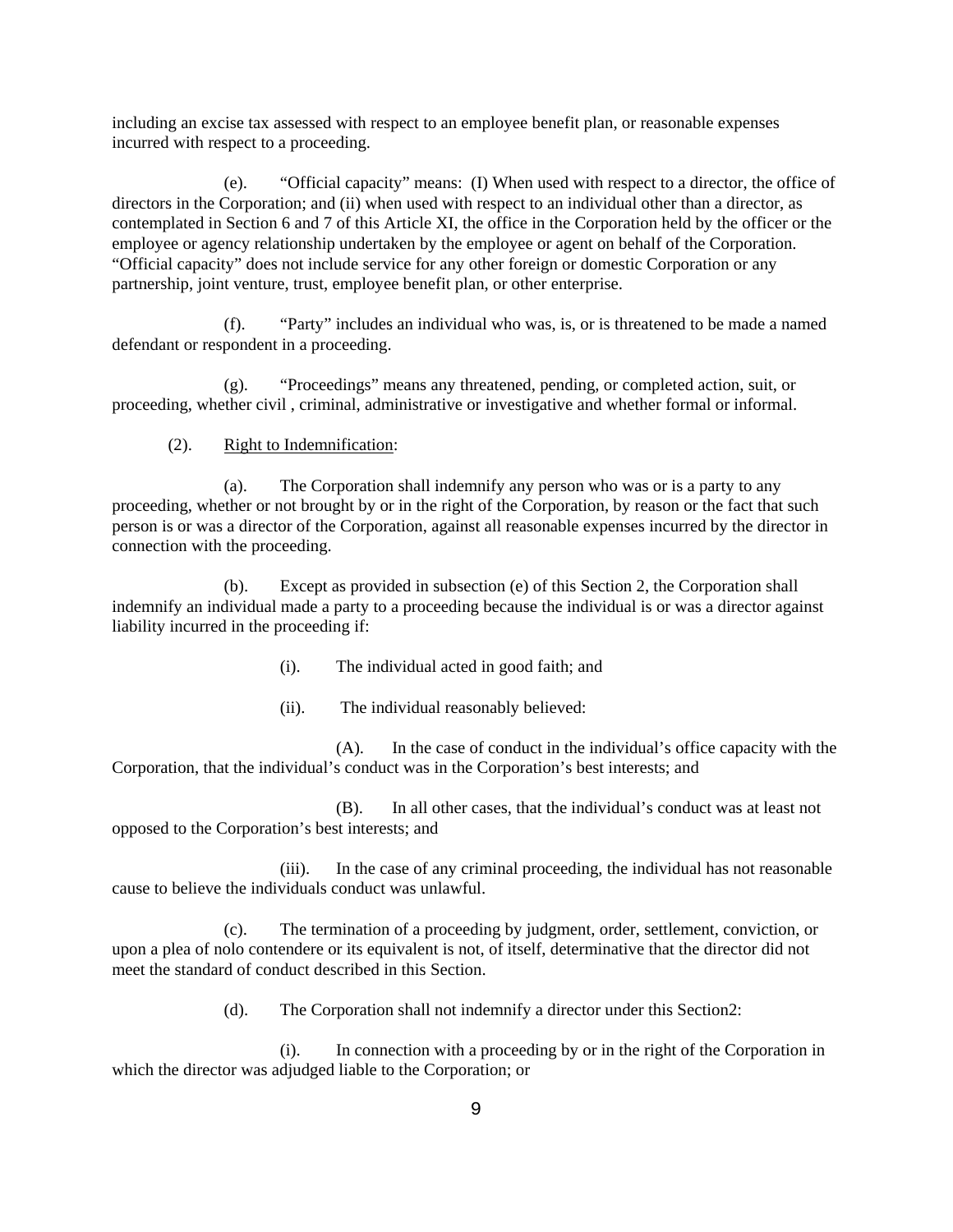(ii). In connection with any other proceeding charging improper personal benefit to the director, whether or not involving action in the director's official capacity, in which the director was adjudged liable on the basis that personal benefit was improperly received by the director.

 (e). Indemnification under this Article XI, Section 2 in connection with a proceeding by or in the right of the Corporation is limited to reasonable expenses incurred in connection with the proceeding.

# (3). Advanced for Expenses:

 (a). The Corporation shall pay for or reimburse the reasonable expenses incurred by a director who is a party to a proceeding in advance of final disposition of the proceeding and in advance of any determination and authorization of indemnification pursuant to Section 5 of this Article XI if:

 (i). The director furnishes the Corporation a written affirmation of the director's good faith belief that the director has met the standard of conduct described in Section 2 of this Article XI; and

 (ii). The director furnishes the Corporation a written undertaking, executed personally or on the director's behalf, to repay the advanced if it is ultimately determined that the director did not meet the standard of conduct.

 (b). The undertaking required by subsection (a) (i) of this Section 3 must be an unlimited general obligation of the director by need not be secured and may be accepted without reference to financial ability to make repayment.

 (4). Court-ordered Indemnification: A director of the Corporation who is a party to a proceeding may apply for indemnification or advance of expenses to the court conducting the proceeding or to another court of competent jurisdiction. On receipt of an application, the court after giving any notice the court considers necessary may order indemnification or advance or expenses if it determines:

 (a). The director is entitled to mandatory indemnification, in which case the court shall also order the Corporation to pay the director's reasonable expenses incurred to obtain court-ordered indemnification;

 (b). The director is fairly and reasonably entitled to indemnification in view of all the relevant circumstances, whether or not the director met the standard of conduct set forth in Section 2 or this Article XI, or was adjudged liable as described in Section 2 (e) or this Article XI, but if the director was adjudged so liable, the director's indemnification is limited to reasonable expenses incurred; or

 (c). In the case of an advance of expenses, the director is entitled pursuant to the Articles of Incorporation, Bylaws, or any applicable resolution or contract, to payment or reimbursement of the director's reasonable disposition of the proceeding.

# (5). Determination and Authorization of Indemnification

 (a). The Corporation shall not indemnify a director under this Article XI unless authorized in the specific case after a determination has been made that indemnification of the director is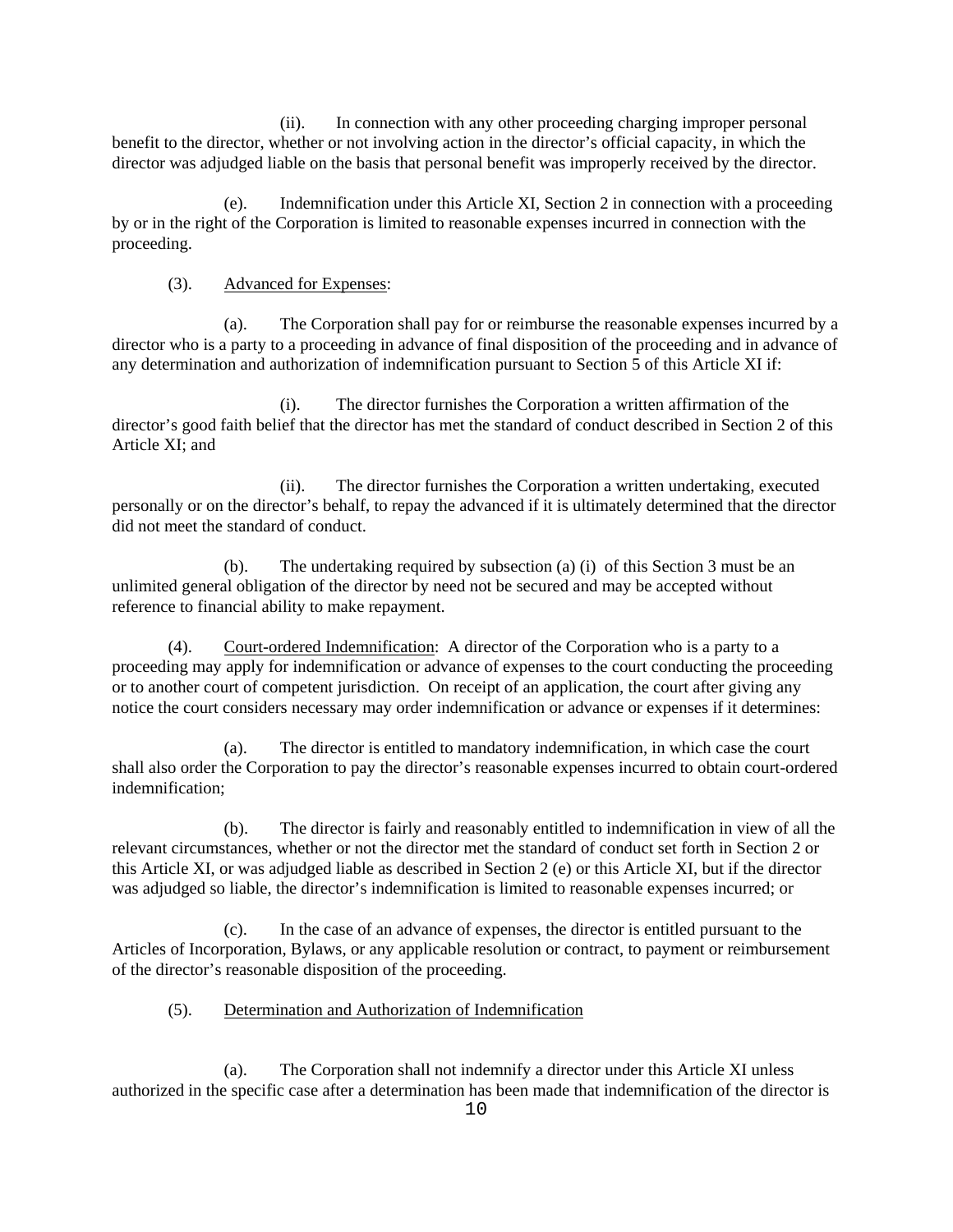permissible in the circumstances because the director has met the standard of conduct set forth in Section 2 (b) of this Article XI.

(b). The determination shall be made:

 (i). By the Board of Directors by majority vote of a quorum consisting of directors not at the time parties to the proceeding;

 (ii). If a quorum cannot be obtained under (i) of this subsection, by majority vote of a committee duly designated by the Board of Directors, in which designation directors who are parties may participate, consisting solely of two or more directors not at the time parties to the proceeding;

(iii). By special legal counsel:

 (A). Selected by the Board of Directors or its committee in the manner prescribed in (i) or (ii) or this subsection; or

 (B). If the quorum of the Board of Directors cannot be obtained under (i) of this subsection and a committee cannot be designated under (ii) of this subsection, selected by majority vote of the full Board of Directors, in which selection directors who are parties may participate; or

 (iv). By the members, except that those members who are also directors and at the time parties to the proceeding, nay not vote on the determination.

 (c). Authorization of indemnification and evaluation as to reasonableness of expenses shall be made in the same manner as the determination that indemnification is permissible, except that if the determination is made by those entitled under subsection (b) (iii) of this Section to select counsel.

# (6). Indemnification of Officers:

 (a). An officer of the Corporation who is not a director shall be indemnified, and is entitled to apply for court-ordered indemnification under Section 4 or this Article XI, in each case to the same extent as a director; and

 (b). The Corporation shall indemnify and advance expenses to an officer who is not a director to the same extent as to a director under this Article XI.

 (c). The Corporation may also indemnify and advance expenses to an officer who is not a director to the extent, consistent with law, that may be provided by a general or specific action of its Board of Directors, or contract.

 (7). Insurance: The Corporation may purchase and maintain insurance on behalf of an individual who is or was a director, officer, employee, or agent of the Corporation, or who, while a director, officer, employee, or agent of the Corporation, or who, is or was serving at the request of the Corporation as a director, officer, partner, trustee, employee, or agent of another foreign or domestic Corporation, partnership, joint venture, trust, employee benefit plan, or other enterprise, in that capacity or arising from the individual's status as a director, officer, employee, or agent, whether or not the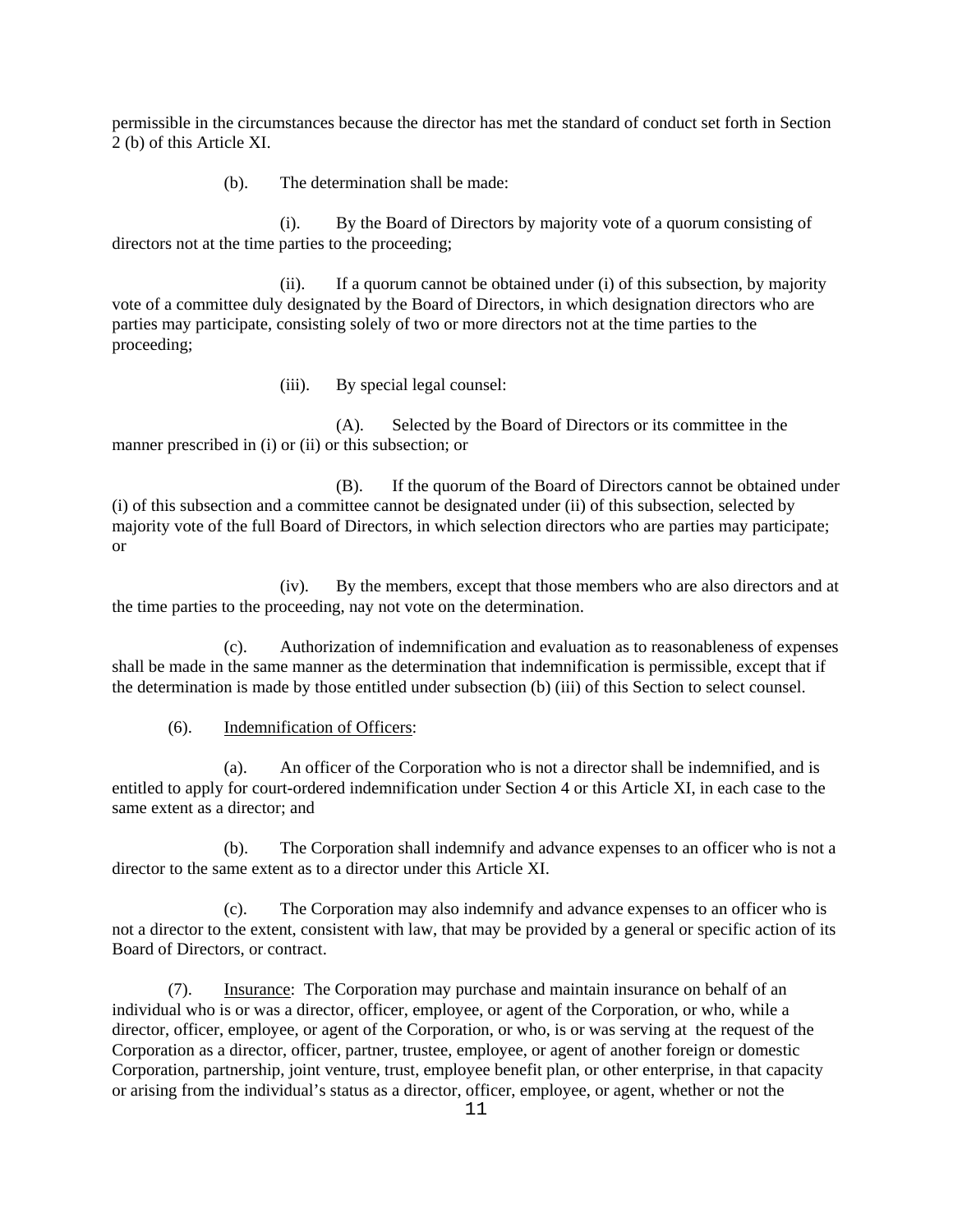Corporation would have power to indemnify the individual against the same liability under this Article XI.

 (8). Indemnification as a Witness: This Article XI does not limit a Corporation's power to pay or reimburse expenses incurred by a director in connection with the director's appearance as a witness in a proceeding at a time when the director has not been made a named defendant or respondent to the proceeding.

 (9). Report to Members: If the Corporation indemnifies or advances expenses to a director pursuant to this Article XI in connection with a proceeding by or in the right of the Corporation, the Corporation shall report the indemnification or advance in writing to the member with or before the notice e of the next members' meeting.

# (10). Member Authorized Indemnification:

 (a). If authorized by a resolution adopted or ratified, before or after the event, by the members of the Corporation, the Corporation shall have the power to indemnify a director made a party to a proceeding, or obligate itself to advance or reimburse expenses incurred in a proceeding, without regard to the limitations contained in this Article XI (other that this Section 10); provided that no such indemnity shall indemnify any director from or on account of :

 (i). Acts or omission of the director finally adjudged to be intentional misconduct or a knowing violation of law;

(ii). Conduct of the director finally adjudged to be an unlawful distribution;

or

 (iii). Any transaction with respect to which it was finally adjudge that such director personally received a benefit in money, property, or services to which the director was not legally entitled.

 (b). Unless a resolution adopted or ratified by the members of the Corporation provides otherwise, any determination as to any indemnity or advance of expenses under subsection (a) of this Section a10 shall be made in accordance with Section 5 or this Article XI.

 (11). Validity of Indemnification: A provision addressing the Corporation's indemnification of or advance for expenses to the directors that is contained in these Bylaws, a resolution of its members or Board of Directors, it in a contact or otherwise, is valid only if and to the extent the provision is applicable law.

 (12). Interpretation: the provisi8ons contained in this Article XI shall be interpreted and applied to provide indemnification to directors, officers, employees and agents of the Corporation to the fullest extent allowed by applicable law, as such law may be amended, interpreted and applied from time to time.

 (13). Savings Clause: If this Article XI or any portion thereof shall be invalidated on any ground by any court of competent jurisdiction, the Corporation shall nevertheless indemnify each director as to reasonable expenses and liabilities with respect to any proceeding, whether or not brought by or in the right of the Corporation, to the full extent permitted by any applicable portion of this Article XI that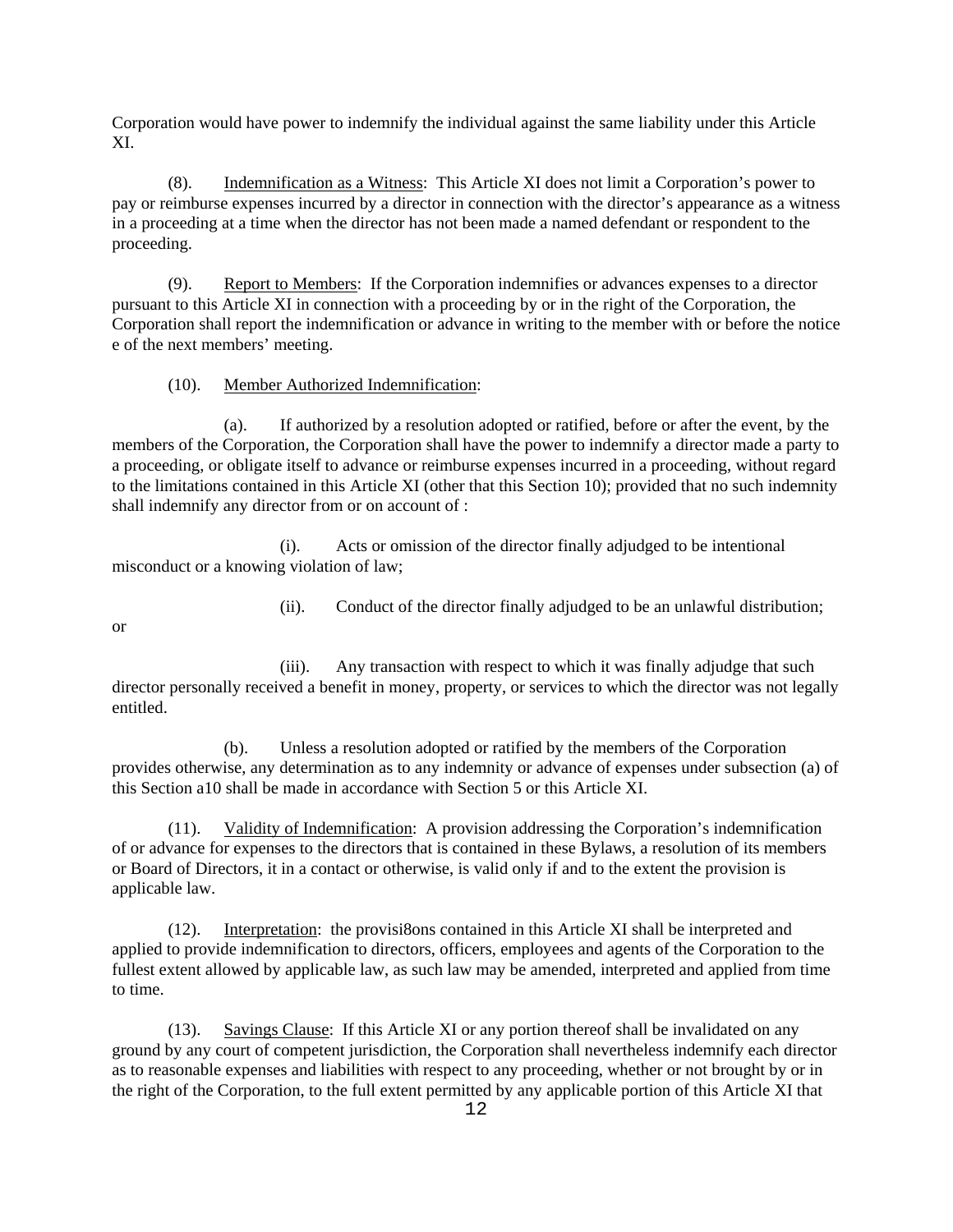shall not have been invalidated, or by any other applicable law.

 (14).; Nonexclusivity Rights: The right to indemnification under this Article XI for directors and officers shall not be exclusive of any other right which any person may have, or hereafter acquire under any statute, provision or the Articles of Incorporation, Bylaws, other agreement, vote of the members or disinterested directors, insurance policy, principles of common law or equity, or otherwise.

#### **ARTICLE X**

#### Amendments

 These bylaws may be amended or revised at any regular or special meeting of this corporation provided that:

 (a). A copy of the proposed amendment containing the language of the proposed change is provided to each member at least 30 days prior and no less than ten days prior to a meeting at which the vote is to be taken; and

 (b). such amendment is approved by a affirmative vote of the majority of the active membership by a mail ballot or by two-thirds vote of the active members voting at any regular meeting or special meeting called for this purpose, prior notice having been given.

# **ARTICLE XI**

 The Corporation shall keep at its registered office, its principal office in the state, or its secretary's office if in this state, the following:

- (1). Current Articles and Bylaws;
- (2). A record of members, including names, addresses and classes of membership, if any;
- (3). Correct and adequate records of accounts and finances;
- (4). A record of officers' and directors' names and addresses;

 (5). Minutes of the proceedings of the members, the Board of Directors, and any minutes which may be maintained by committees of the Board of Directors. Records may be written, or electronic if capable of being converted to writing.

 The records shall be open at any reasonable time to inspection by any member of more than three months standing or a representative of more than five percent of the membership.

 Cost of inspecting or copying shall be borne by such member except for cost for copies of Articles and Bylaws. Any such member must have a purpose for inspection reasonably related to membership interests. Use or sale of members' lists by such member if obtained by inspection is prohibited.

 The Superior Court to the Corporation's or such member's residence may order inspection and may appoint independent inspectors. Such member shall pay inspection costs unless the court orders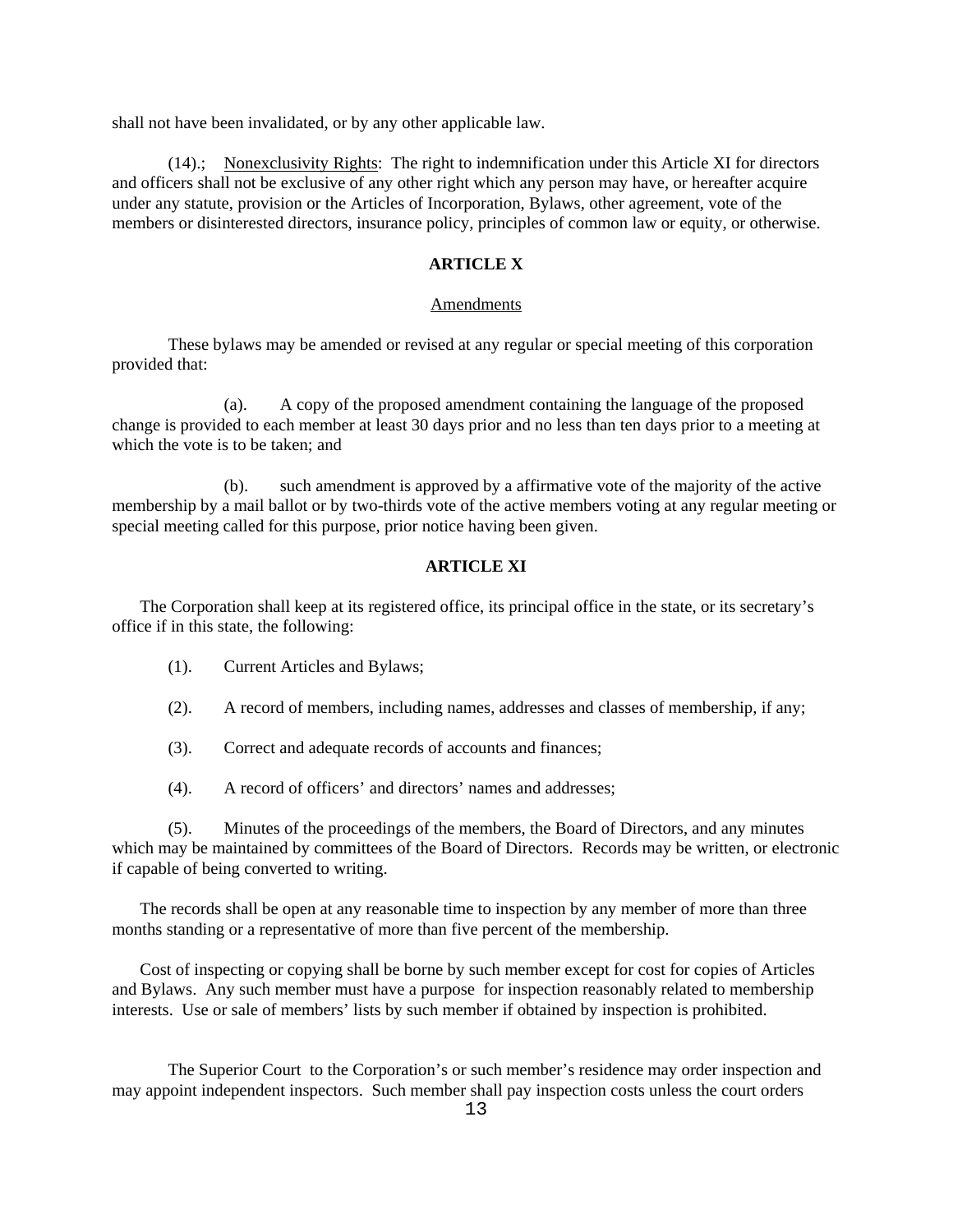otherwise.

# **ARTICLE XII**

#### Parliamentary Authority

 The rules contain a current edition of Sturgis Standard Code of Parliamentary Procedure shall govern the society in all cases to which they are applicable and to which they are not contrary to these bylaws or any special rules of order this society may adopt.

# **ARTICLE XIII**

#### Dues and Assessments

 (1). Annual dues shall be fixed at the annual meeting by vote of the members. Annual dues and assessments shall be proposed by the treasurer after review by the finance committee.

 (2). Corporation members whose dues, assessments or other financial obligations to this society are unpaid 30 days after billing shall be assessed a \$10 monthly surcharge until such time as the financial obligation is paid in full. A member whose dues, assessments or financial liabilities to the corporation are three months in arrears shall be subject to disciplinary action including termination of membership in the society upon two-thirds vote of the membership. Members who are six months in arrears with such payments shall have their membership automatically terminated and a notice of such termination of membership sent to the member by the secretary of the society and recorded in the minutes of the board of directors. Upon payment of the moneys due and fines incurred, the member shall have the right to reapply for membership but shall not have a contractual right to be granted membership in this corporation and shall require approval by majority vote at any regular meeting or special meeting called for that purpose, or by majority vote of the whole membership if by mail vote.

### **ARTICLE XIV**

#### Fiscal Year

 The fiscal year of this corporation shall be 12 months and end December 31 of each calendar year, and its financial books and records kept on a cash accounting basis.

# **ARTICLE XV**

# Dissolution of the Organization

 Should the organization be dissolved for any reason, all current assets shall be contributed to the Plastic Surgery Educational Foundation.

Bylaws (Revised 01/28/97)